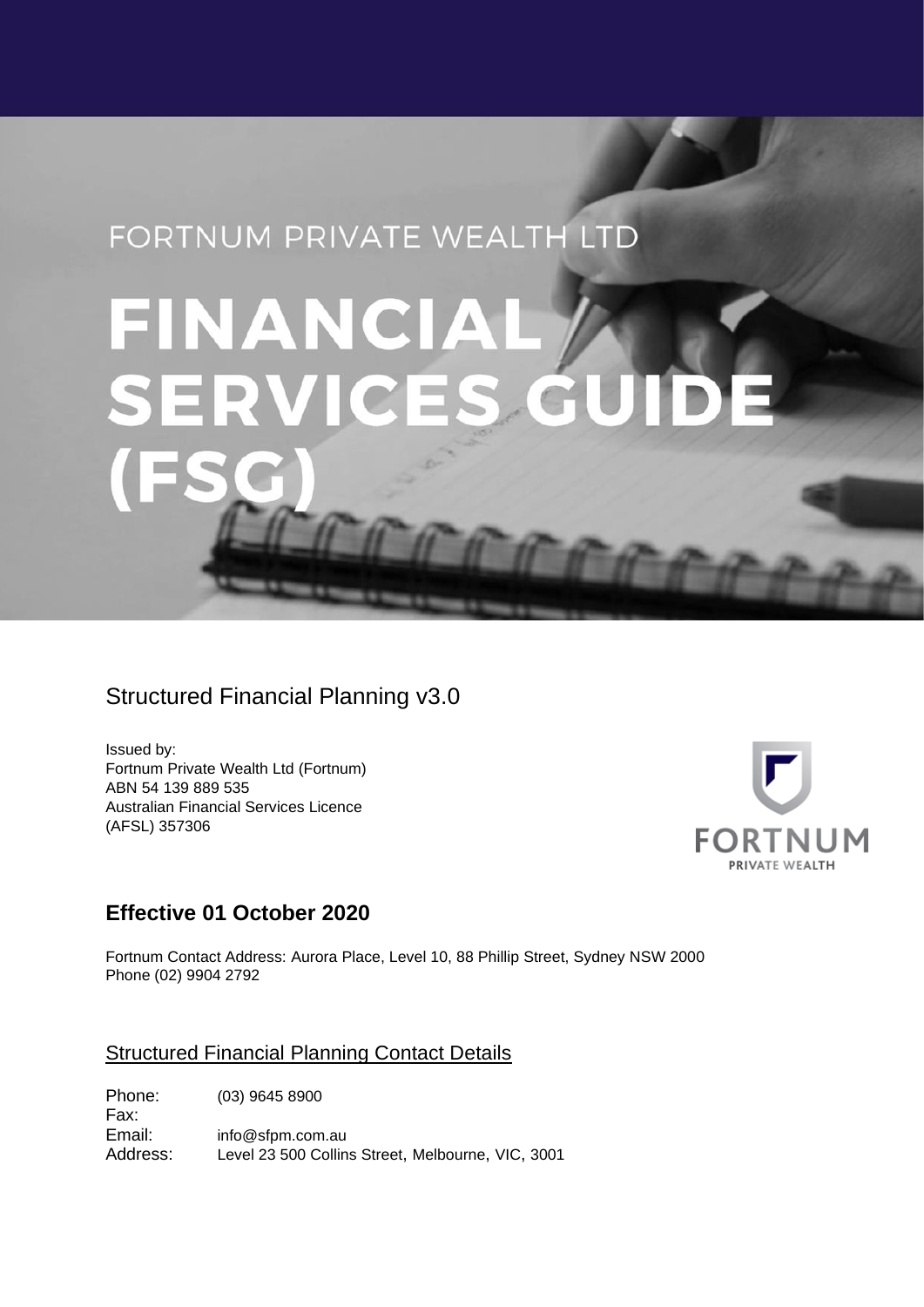

## **Table of Contents**

| How are commissions (initial and ongoing) from a life insurance product and service provider |
|----------------------------------------------------------------------------------------------|
|                                                                                              |
|                                                                                              |
|                                                                                              |
|                                                                                              |
|                                                                                              |
|                                                                                              |
|                                                                                              |
|                                                                                              |
|                                                                                              |
|                                                                                              |
|                                                                                              |
|                                                                                              |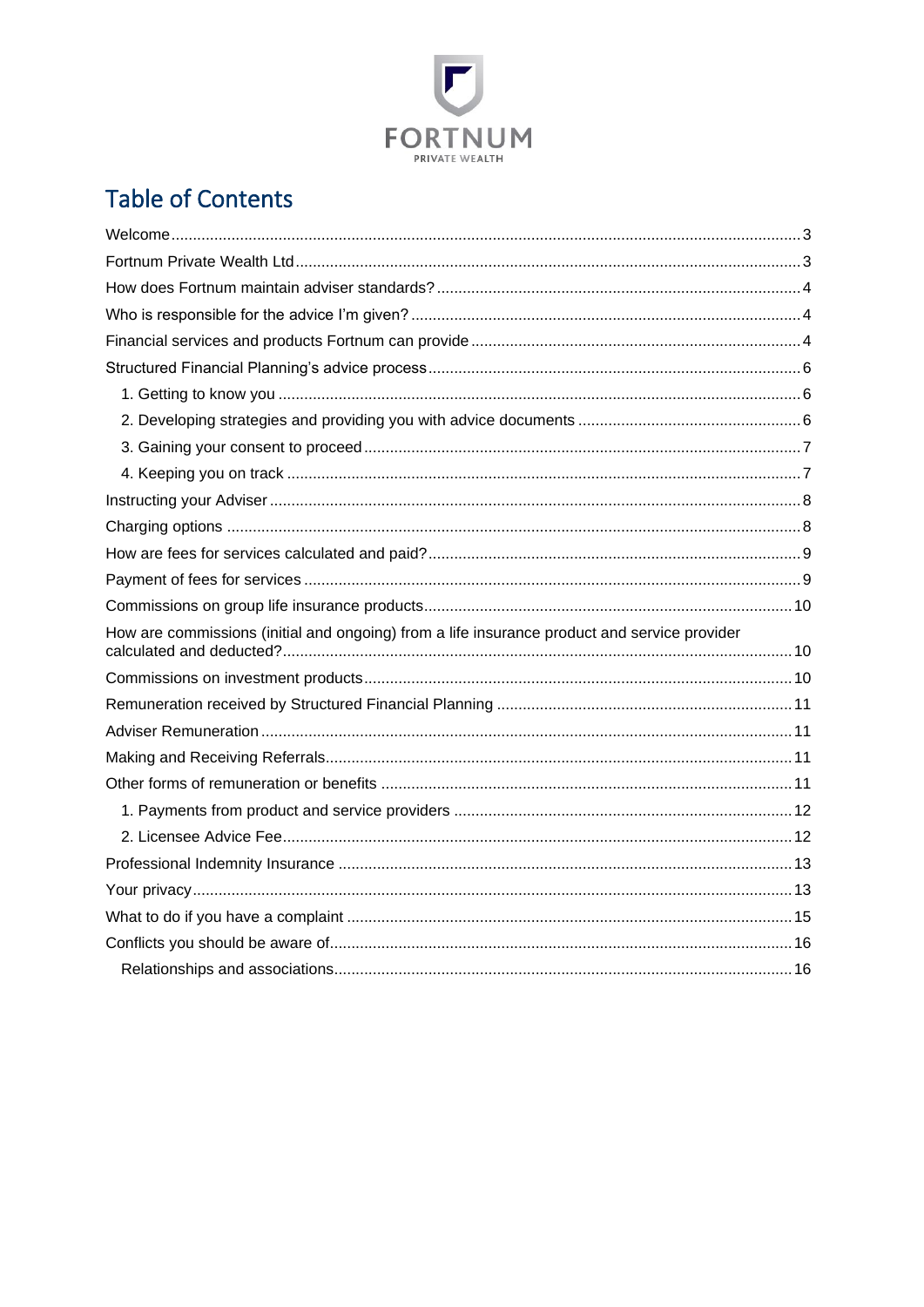

#### <span id="page-2-0"></span>Welcome

This Financial Services Guide has been authorised for release and distribution by Fortnum Private Wealth Ltd ABN 54 139 889 535 Australian Financial Services Licence (**AFSL**) 357306 (**Fortnum**).

This Financial Services Guide (**FSG**) provides you with important information about Fortnum, Structured Financial Planning and Jonathan Rooney (**Adviser**) who may provide you with the services described in this FSG.

Structured Financial Planning (ABN 83 105 002 819) and its Advisers are Authorised Representatives of Fortnum Private Wealth Ltd. Structured Financial Planning's Corporate Authorised Representative Number is **456625**. This FSG contains important information about:

- Fortnum and Structured Financial Planning of which your Adviser is a director and/or an employee;
- the areas of advice and services your Adviser is authorised to provide on behalf of Fortnum;
- your Adviser's skills and qualifications;
- Structured Financial Planning's advice process;
- how Fortnum, your Adviser or Principal Practice are paid for the financial advice and services provided to you, including Structured Financial Planning's fees;
- details of any conflicts you should be aware of;
- any arrangements or relationships which may influence advice that is provided to you by us;
- how we protect your privacy; and
- the process available to you if you are unsatisfied with the services or advice provided to you.

References in this FSG to:

- "We", "our" and "us" means Fortnum, your Adviser or Structured Financial Planning.
- "Advice document" means Statement of Advice or Record of Advice.

Structured Financial Planning, as an Authorised Representative of Fortnum, is authorised by Fortnum to distribute this FSG to you.

You should note that Fortnum acts for you when your Adviser provides services to you. Further, if you take out or renew an insurance product as part of the services provided to you, neither Fortnum nor your Adviser acts for the insurer, whether under a binder (i.e. a power to commit the insurer to an insurance policy), or otherwise.

## <span id="page-2-1"></span>Fortnum Private Wealth Ltd

Fortnum, as an Australian Financial Services Licensee, brings together many likeminded financial advisers who share a "client-first" approach. Our name comes from a combination of two words – fortress and numbers. This represents our duty to you, the client – our dedication to protecting your financial security and our strength in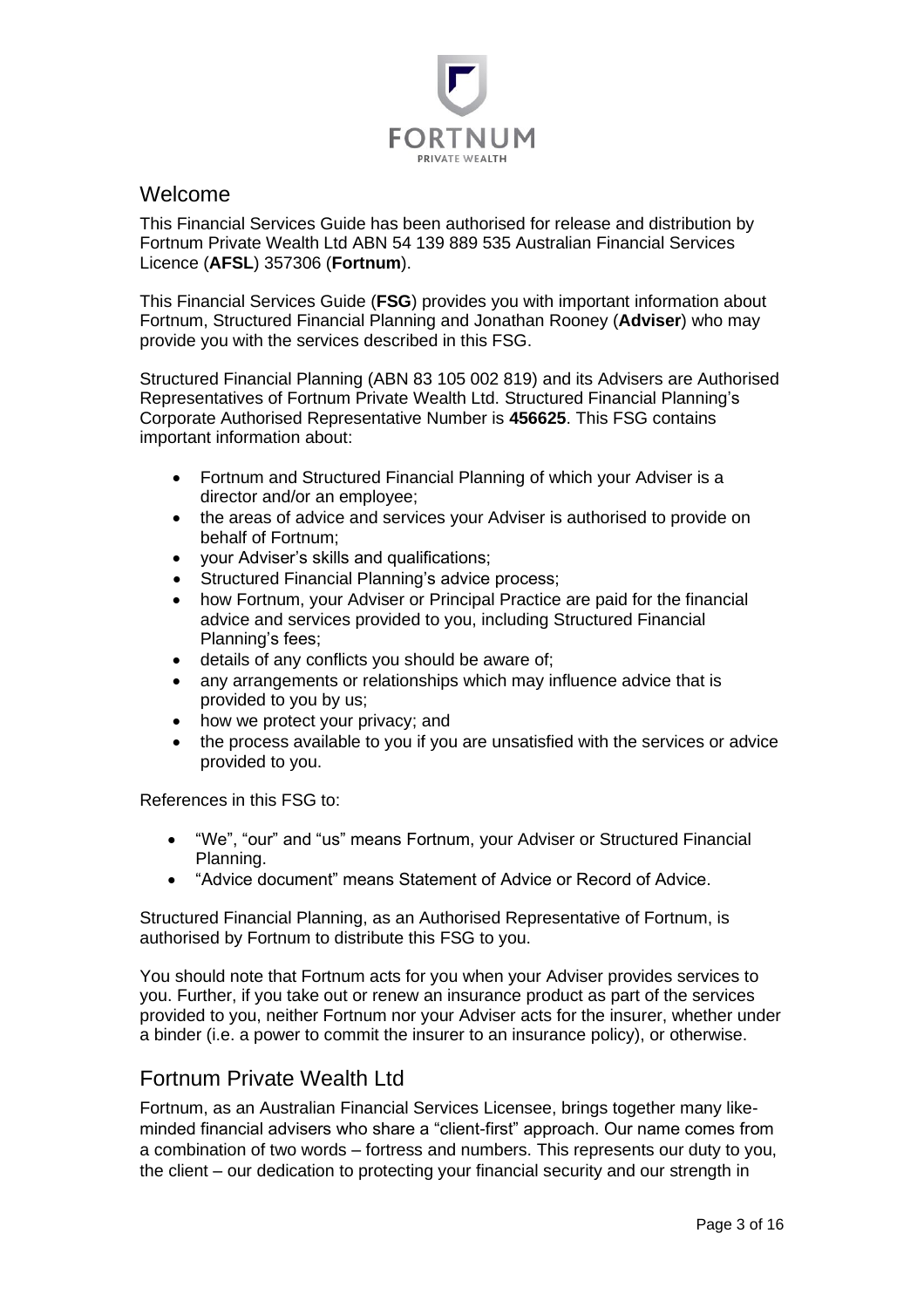

numbers.

Fortnum is owned by current and former:

- Principal Practices and Advisers (or their related entities);
- Fortnum staff; and
- Fortnum contractors.

## <span id="page-3-0"></span>How does Fortnum maintain adviser standards?

Each Fortnum Adviser is required to undertake continuous professional development. Fortnum hosts regular training programs on areas such as legislative changes to the taxation, social security, superannuation and investment environments. Our education and training philosophy is one of continually raising the bar.

Each Fortnum Adviser has direct access to technical, risk and investment research professionals who can provide additional analysis on strategy and products so that we can deliver quality advice to you. Risk management specialists monitor and regularly audit each Fortnum adviser to maintain high-quality advice standards.

## <span id="page-3-1"></span>Who is responsible for the advice I'm given?

Fortnum is responsible for any financial advice or services your Adviser provides under our Australian Financial Services Licence.

## <span id="page-3-2"></span>Financial services and products Fortnum can provide

Fortnum is licensed to provide financial product advice and deal with the following products:

- Deposit and payment products
- Debentures, stocks or bonds issued or proposed for issue by a government
- Derivatives
- Life investment or life risk products
- Interests in managed investment schemes, including Investor Directed Portfolio Services (IDPS or 'Wrap')
- Managed Discretionary Account (MDA) services
- Retirement savings accounts
- Securities
- Standard margin lending facilities
- Superannuation (including Self-Managed Super Funds)

A wide range of financial products from various product providers, thoroughly researched by qualified research professionals including, but not limited to, Mercer, Innova Asset Management, Zenith, and Morningstar, is available. Your Adviser is only authorised to advise on products which are approved by Fortnum for use. Your Adviser will only recommend a product to implement your strategy after considering its suitability in relation to your individual objectives, financial situation, and needs.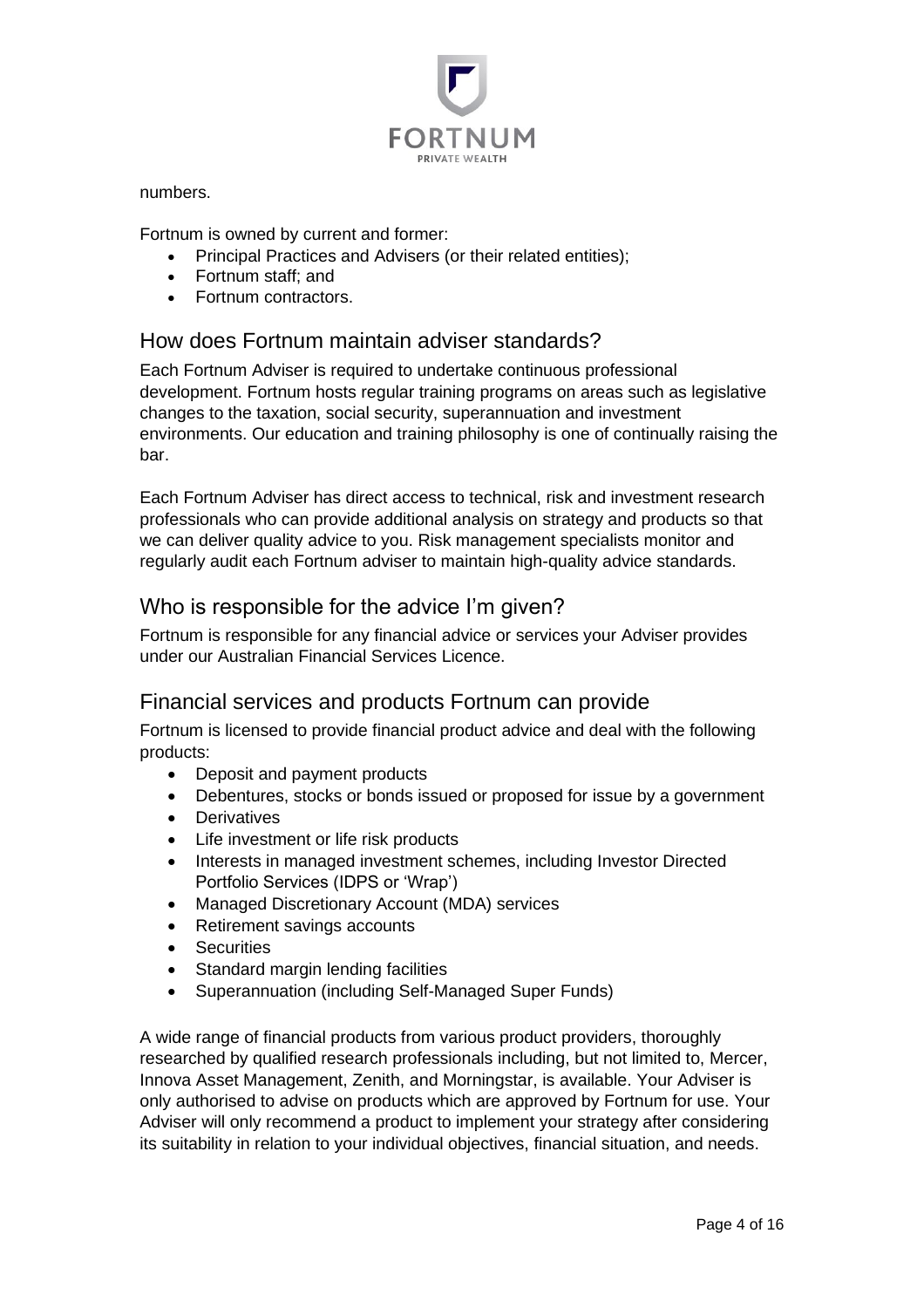

#### **Who is Structured Financial Planning?**

Our Practice has been established to provide a range of wealth advice and expertise to assist clients with every aspect of their financial situation. Our firm has a disciplined approach to helping you build and manage your plan for financial independence.

#### **Structured Financial Planning's Advisers Authorisations and Service Offering**

The below table summarises the areas in which our Advisers are authorised to provide financial product advice to you.

| <b>Authorisation</b>                                                            | Jonathan<br>Rooney        |
|---------------------------------------------------------------------------------|---------------------------|
| Deposit and payment products                                                    |                           |
| Debentures, stocks or bonds issued or proposed<br>to be issued by a government  |                           |
| <b>Derivatives</b>                                                              | ×                         |
| Life Investment or life risk products                                           |                           |
| Interests in managed schemes, including<br>investor directed portfolio services |                           |
| Managed Discretionary Account (MDA) services                                    | $\boldsymbol{\mathsf{x}}$ |
| Retirement savings accounts                                                     |                           |
| <b>Securities</b>                                                               |                           |
| Superannuation                                                                  |                           |
| Standard Margin Lending facility                                                |                           |
|                                                                                 |                           |

▪ Excluding Self-Managed Super Fund advice

Structured Financial Planning is registered with the Tax Practitioners' Board as a Tax (Financial) Adviser, as is each Adviser. This means that Jonathan Rooney can provide tax advice in regard to the strategies and financial products that they recommend to you.

The table below summarises the services our Advisers can provide to you:

| <b>Services Offered</b>               | <b>Jonathan Rooney</b> |
|---------------------------------------|------------------------|
| Investment Strategies including       |                        |
| gearing and savings plans             |                        |
| Budget and cash flow planning         |                        |
| Debt Management                       |                        |
| Superannuation advice, including      |                        |
| salary sacrifice and consolidation    |                        |
| strategies                            |                        |
| Self-Managed Super Fund               |                        |
| Personal insurance strategies         |                        |
| Centrelink / DVA advice               |                        |
| Retirement planning advice            |                        |
| Estate planning advice                |                        |
| Advice on ownership and structures eg |                        |
| Discretionary and family trusts       |                        |
| <b>Portfolio Review Services</b>      |                        |
| Ongoing advisory services             |                        |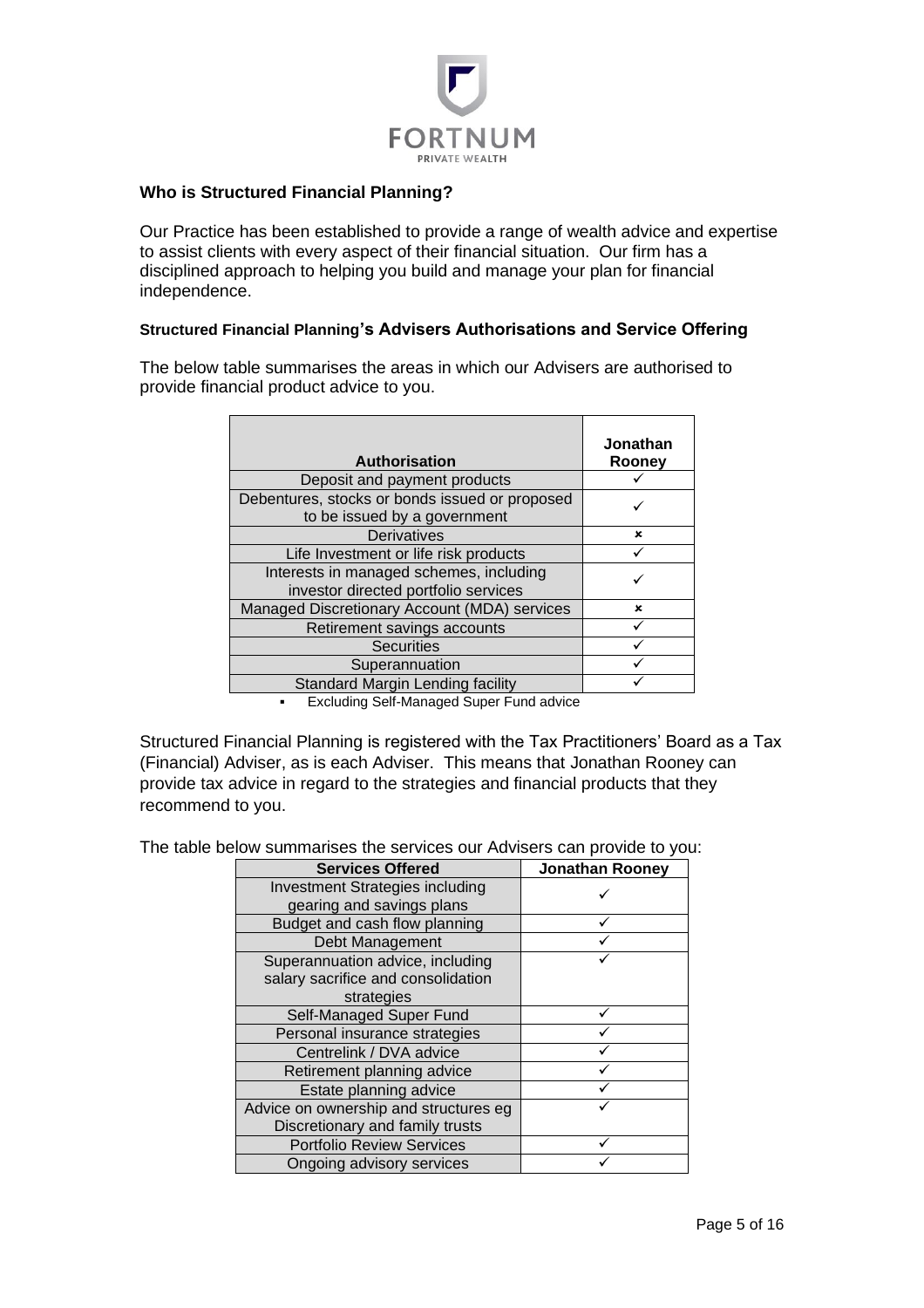

Structured Financial Planning's Advisers may also engage by referral the use of specialists such as accountants and solicitors.

| <b>Adviser Name</b>                           | <b>Jonathan Rooney</b>                                                                                                                                                                                                                                                                                                                                                                                                                                                                                        |
|-----------------------------------------------|---------------------------------------------------------------------------------------------------------------------------------------------------------------------------------------------------------------------------------------------------------------------------------------------------------------------------------------------------------------------------------------------------------------------------------------------------------------------------------------------------------------|
| Qualifications                                | Bachelor of Law<br>Bachelor of Commerce<br>Diploma of Financial Planning<br><b>Certified Financial Planner</b>                                                                                                                                                                                                                                                                                                                                                                                                |
| Authorised<br>Representative<br><b>Number</b> | 233083                                                                                                                                                                                                                                                                                                                                                                                                                                                                                                        |
| <b>Memberships</b>                            | <b>Financial Planning Association</b>                                                                                                                                                                                                                                                                                                                                                                                                                                                                         |
| <b>Bio</b>                                    | Jonathan Rooney has completed a Bachelor of Commerce, a Bachelor<br>of Law, and is a Certified Financial Planner™ (CFP) practitioner, the<br>highest financial planning designation awarded by the FPA.<br>Jonathan Rooney has also completed specialist courses in Self-<br>Managed Superannuation, ASX Listed Investments, Estate Planning,<br>Finance Mortgage Broking and Real Estate.<br>With these qualifications and experience he is well qualified to help<br>clients achieve their financial goals. |

#### **Structured Financial Planning's Advisers**

## <span id="page-5-0"></span>Structured Financial Planning's advice process

Structured Financial Planning has a comprehensive advice process in place designed to ensure that the advice provided is suited to your needs and financial circumstances.

In summary:

#### <span id="page-5-1"></span>**1. Getting to know you**

It's all about you. When you meet with your Adviser, they will discuss your expectations, help you to identify your financial goals and provide you with details of the services that they can offer. During this meeting and/or at a follow-up meeting, they may also gather information about your financial situation, needs and objectives and your risk profile and ascertain what the scope of the advice to be provided will be. Your consent and agreement on the scope of the advice will be documented via a Letter of Engagement.

If you do not wish to provide the information they require to formulate their recommendations, your Adviser will advise you about the possible consequences of not having disclosed your full personal information and the impact on the recommendations given. You should consider these implications carefully.

#### <span id="page-5-2"></span>**2. Developing strategies and providing you with advice documents**

#### **Initial advice**

Your Adviser will formulate a strategy to help achieve your needs and objectives and will put together any personal advice in a Statement of Advice (**SoA**). A SoA sets out the scope of the advice, your current personal and financial position, the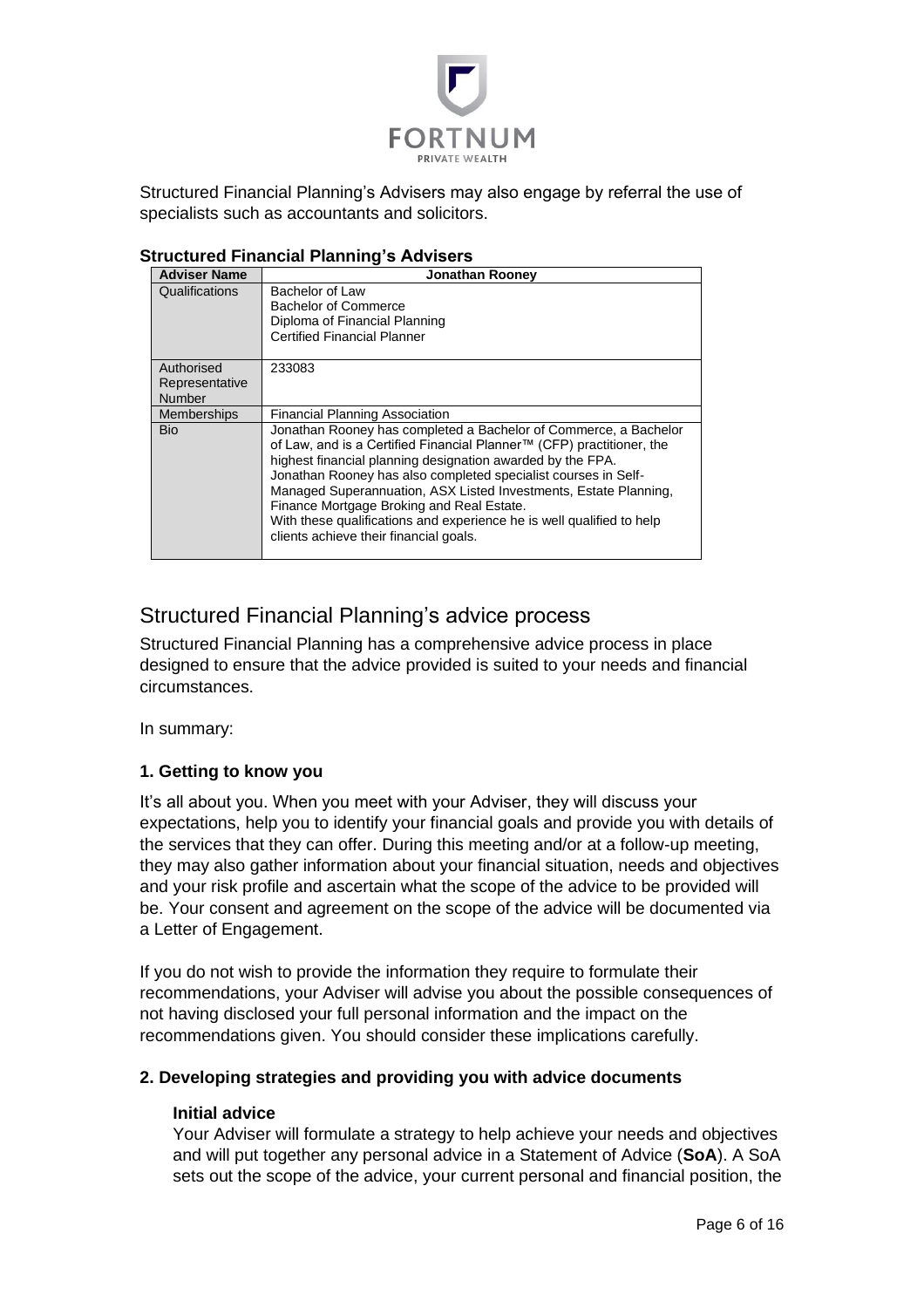

basis for the advice and how it addresses your needs and objectives. It will also disclose the fees and charges payable by you and the remuneration and other benefits we may receive.

The SoA will also make reference to any potential conflicts of interest that you need to be aware of when deciding whether to rely on the advice. Your Adviser will explain any risks associated with implementing the recommendations. Please ask your Adviser to clarify any risks you do not understand.

#### **Further advice**

Where a further review is conducted, or ad-hoc advice is requested from you and personal advice is provided, the advice may be provided via a new SoA or a Record of Advice (**RoA**) as applicable to the circumstances. Further advice may be in the form of a RoA where the further advice does not significantly differ from the original advice provided.

Where further advice is provided, and if you have not already been provided with a copy of the new advice document, then you may, for a period of seven years after the further advice was first provided to you, request a copy of your advice document. This can be done by contacting your Adviser in writing, by email or by telephone.

#### **Product Disclosure Statement**

If your Adviser recommends a product as part of your financial strategy, they will provide you with the relevant Product Disclosure Statement (**PDS**). The purpose of a Product Disclosure Statement is to assist you in making a decision about the particular financial product. It contains information about the product's key features, benefits, risks, and fees.

#### <span id="page-6-0"></span>**3. Gaining your consent to proceed**

Your Adviser will discuss their recommendations with you, make any changes you require and gain your agreement to implement those recommendations. They will then implement those recommendations.

#### <span id="page-6-1"></span>**4. Keeping you on track**

To ensure that the advice your Adviser provides you with continues to meet your financial situation, needs, and objectives, we offer an ongoing review service which provides regular reviews and written reports on the valuation and status of your investment portfolio.

If you wish to take up this service, please contact your Adviser so they can provide more information and outline their fees.

If your Adviser recommends, and you enter into, an ongoing review service, for a period of more than 12 months:

> • You will receive a Fee Disclosure Statement (FDS) each year. It will outline the fees paid and the services you received in the preceding 12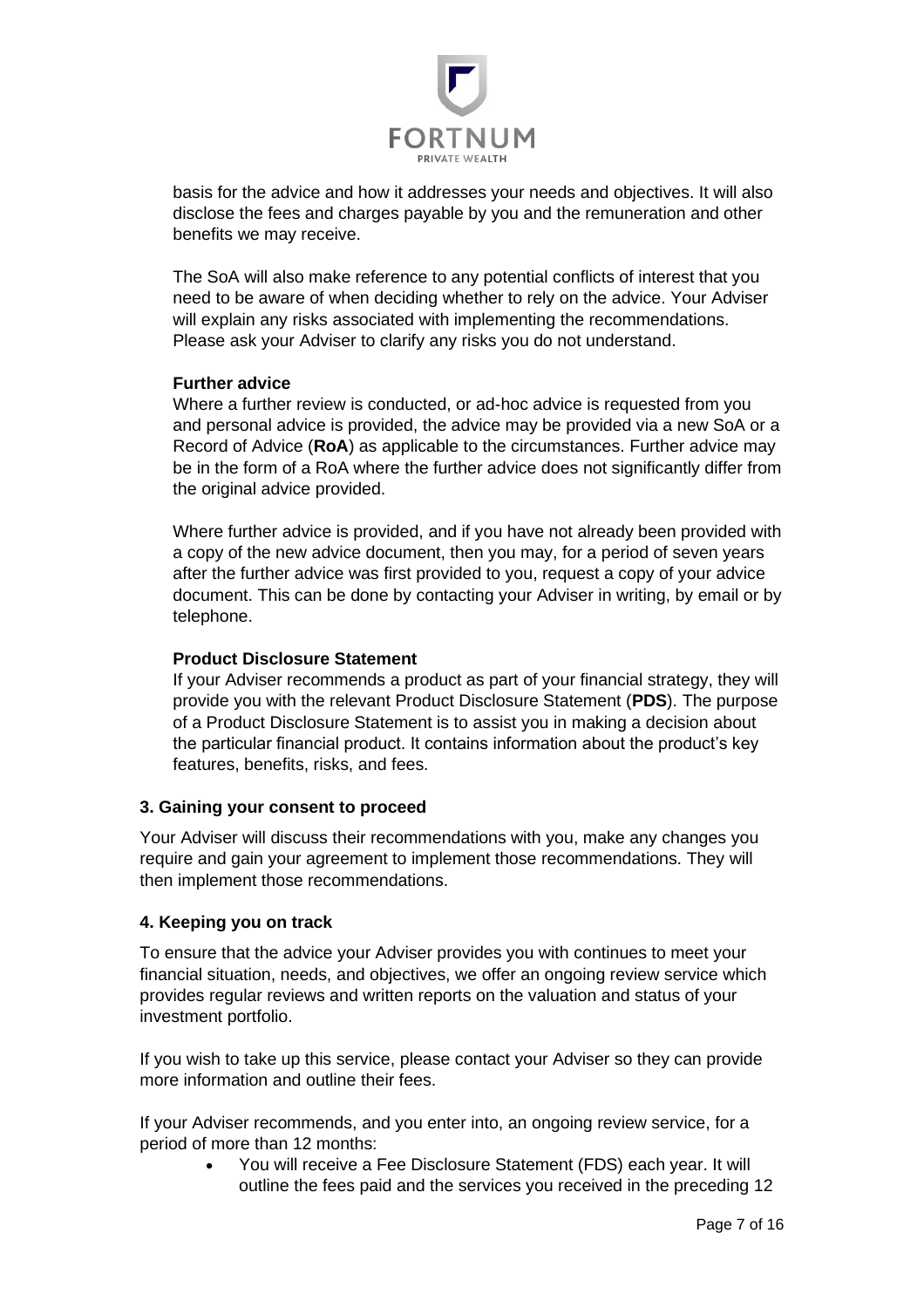

months.

• You may also receive an Opt-in Notice every two years along with your FDS. This document will ask you to confirm that you would like to continue the ongoing service review with your Adviser.

#### <span id="page-7-0"></span>Instructing your Adviser

At times, you may wish to make changes without receiving advice. In these cases, we can take your instructions by telephone, email or in person at Structured Financial Planning's office you are dealing with and arrange for the transaction to be completed, without providing personal advice.

If you wish to proceed without advice from us, we will ask you to confirm your instructions in writing. Once implemented, we will provide you with a Statement of Transaction (**SoT**), which confirms your instructions, informs you that no advice has been provided and discloses any fees and charges payable by you, as well as any benefits we may receive.

## <span id="page-7-1"></span>Charging options

The remuneration and other benefits listed below generally cover what Fortnum, your Adviser, Structured Financial Planning and any related parties may receive as a result of the services provided to you. Specific amounts and benefits can often only be calculated once the recommendations are made to you.

There are various ways that you may pay Fortnum for the services we provide to you, including:

- Fee for service where you pay a fee for the services that we provide;
- Commission (paid by product and service providers) in the form of initial (upfront) and/or ongoing (trail) commission; or
- A combination of commission and fee for service.

Each of these is discussed in further detail below.

#### **Fee for service**

Fee for service payments may be payable for:

- **Preparation of advice and initial advice:** We may charge fees for the preparation, presentation and/or implementation of our advice to you. These fees will be based on your individual circumstances, the complexity involved in your situation and the time it takes to prepare personal financial advice for you. We will discuss these fees with you and gain your agreement on the fees, in the form of a Letter of Engagement, before we provide you with advice. The fee will also be disclosed to you in your advice document.
- **Ongoing adviser services**: We may charge a fee for the services provided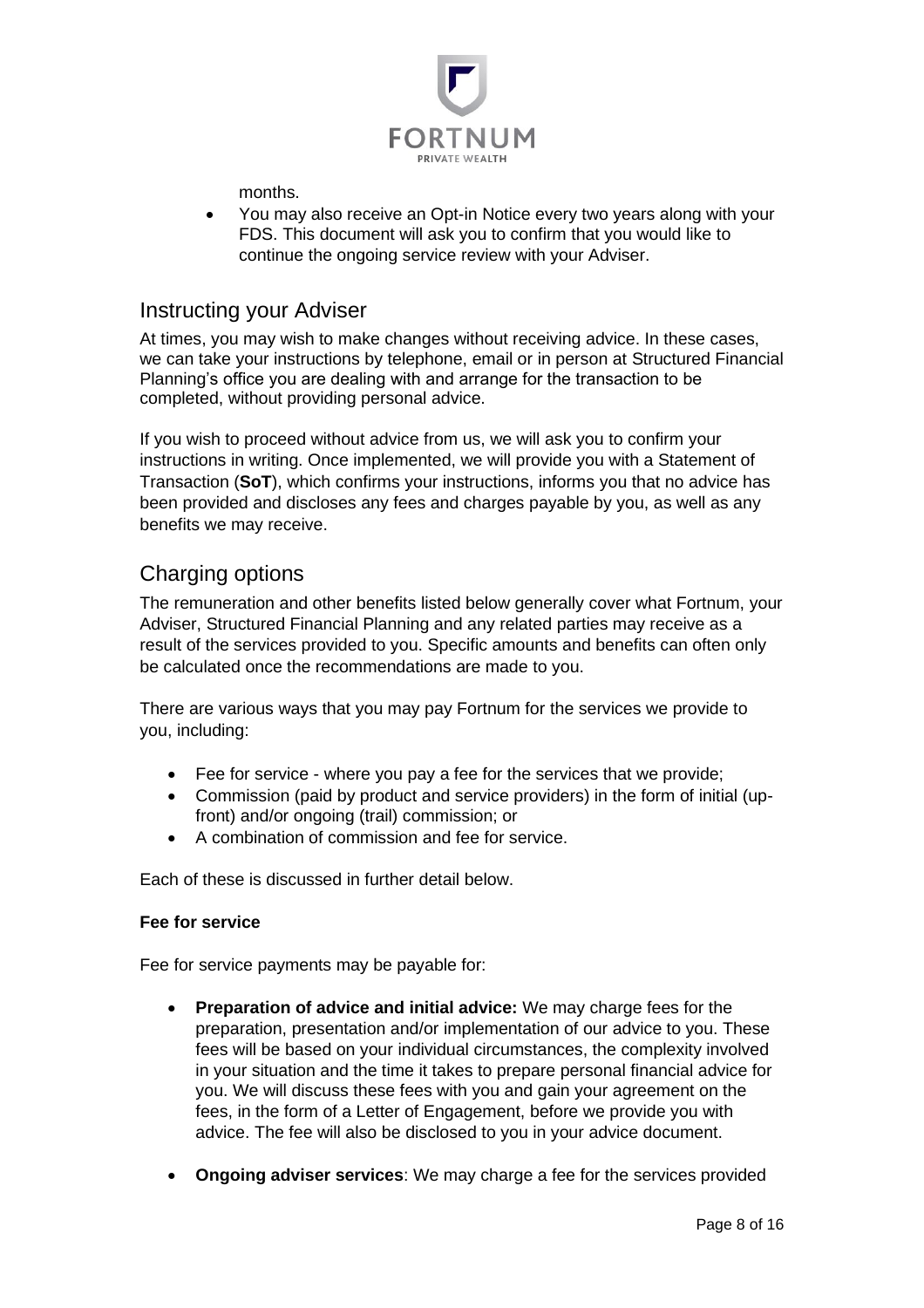

on an ongoing basis commencing from the implementation of the recommendations contained in the advice document. The amount and the services included will be determined in consultation with your Adviser.

• **Ongoing review and advice services:** We may charge a fee to provide ongoing portfolio reviews, including further advice suitable to your needs. This fee will be determined in consultation with your Adviser and documented in an Ongoing Service Agreement.

In all instances, your Adviser will discuss the calculation of the fees when you meet and agree on the services to be provided. Fees charged are generally payable after the services have been provided, however, ongoing adviser service fees are generally paid in advance. The agreed fees may be documented in a Letter of Engagement, set out in a Statement of Advice, or in a Record of Advice.

#### <span id="page-8-0"></span>How are fees for services calculated and paid?

Fees charged for our services may be:

- a dollar amount;
- a percentage of the amount invested;
- an hourly rate; or
- a combination of some or all of the above, as agreed with you.

#### <span id="page-8-1"></span>Payment of fees for services

We will discuss and agree on the method of payment with you before we provide you with our services. Generally, we will either invoice you directly, or deduct from your investments, or adopt a combination of these methods for the fees payable. Cash transactions will not be accepted.

The fee for service may be determined by any of the following:

- An hourly rate of \$275 per hour (including GST) depending on the complexity of your circumstances. Your adviser may charge for para-planning services at an hourly rate of \$175.
- An agreed fee;
- A percentage of funds under advice of up to 1.1% (including GST) depending on the complexity of your circumstances;
- A combination of any of the above.

Fees will be agreed based on your requirements and the complexity of your financial circumstances. All fees charged will be fully detailed in the Letter of Engagement or Statement of Advice you receive and will be agreed with you prior to you becoming liable for them. All fees are inclusive of GST.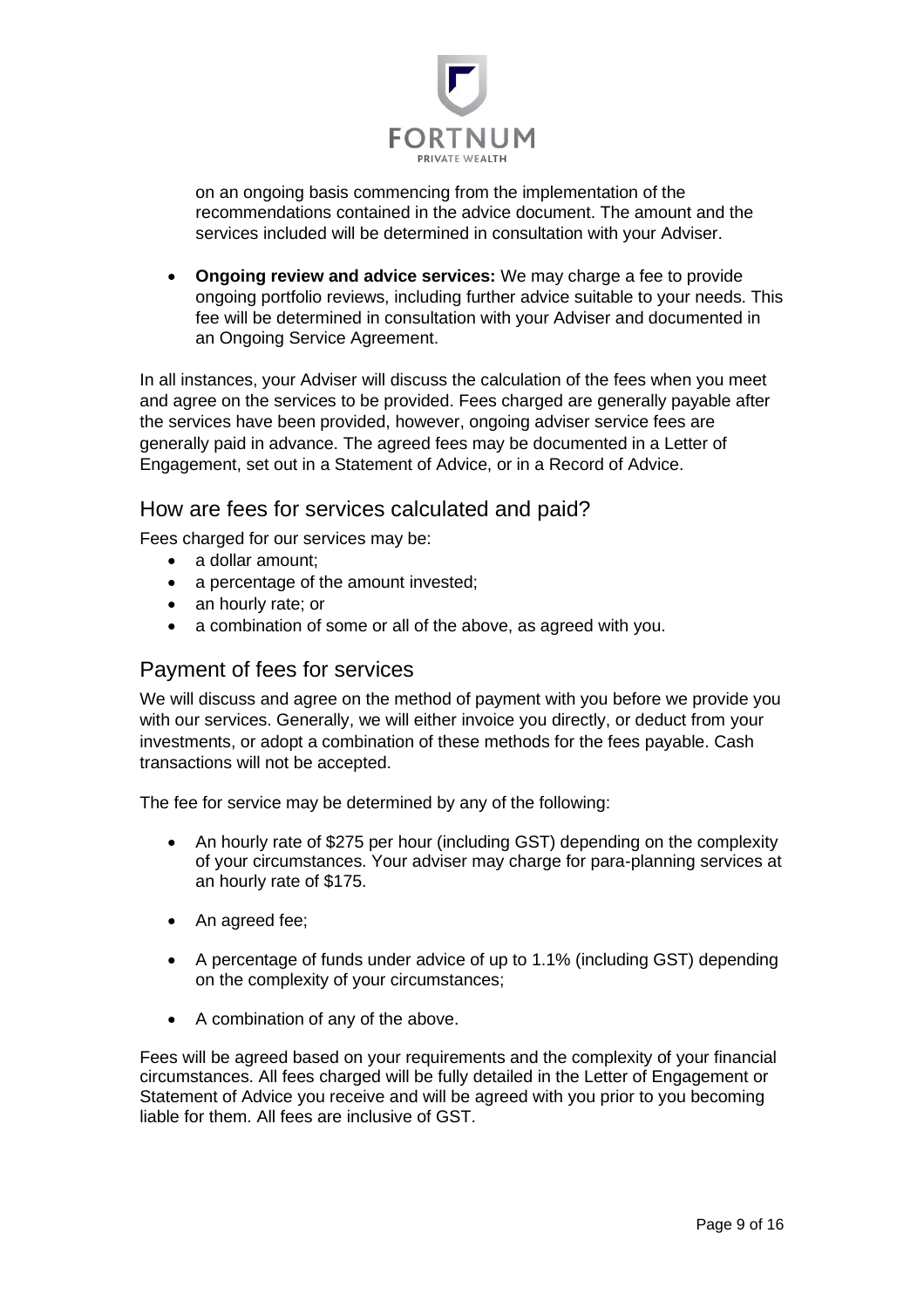

If your Adviser receives a proportion of this remuneration directly attributable to the advice and/or service they have provided you, they will inform you of the amount at the time they provide you with advice.

## <span id="page-9-0"></span>Commissions on group life insurance products

Fortnum does not receive any initial or ongoing commission on group life insurance products held through superannuation including employer, corporate or industry superannuation plans. However, existing commission arrangements are grandfathered and will continue to be paid if the product was entered into before 1 July 2014. In instances where we advise that you retain such products, we will continue to receive any existing ongoing commissions that are payable.

In respect of all other life insurance products apart from group insurance plans held through superannuation, Fortnum may receive payments in the form of initial commissions and/or ongoing commissions from the product providers for any product you choose to use that is recommended by us. These commissions are included in the fees and/or premiums you pay for the product. You do not pay these fees to us directly. We may rebate some or all of this to you.

<span id="page-9-1"></span>How are commissions (initial and ongoing) from a life insurance product and service provider calculated and deducted?

Initial commission from a life insurance provider is typically up to 66% (inclusive of GST) of the first year's premium that you pay. Ongoing commission can be up to 33% (inclusive of GST) of the premium from year two onwards for the life of the policy.

The actual commission that will be received by Fortnum, Structured Financial Planning and your Adviser will be disclosed to you in your Statement of Advice, Statement of Transaction or Record of Advice.

#### **Example**

If you pay \$1,000 p.a. in premium for a life insurance product recommended to you and the applicable initial commission is 60%, then Fortnum will receive initial commission of \$600 (i.e. \$1,000 x 60%). Fortnum may then pass on anywhere up to the full amount, \$600 in this example, to the Principal Practice.

## <span id="page-9-2"></span>Commissions on investment products

Generally, Fortnum does not receive initial or ongoing commissions in respect of investment products. However, there are some products which continue to pay commissions where the product was entered into before 1 July 2014. In instances where we advise that you retain such products, we will continue to receive any existing ongoing commission that is payable.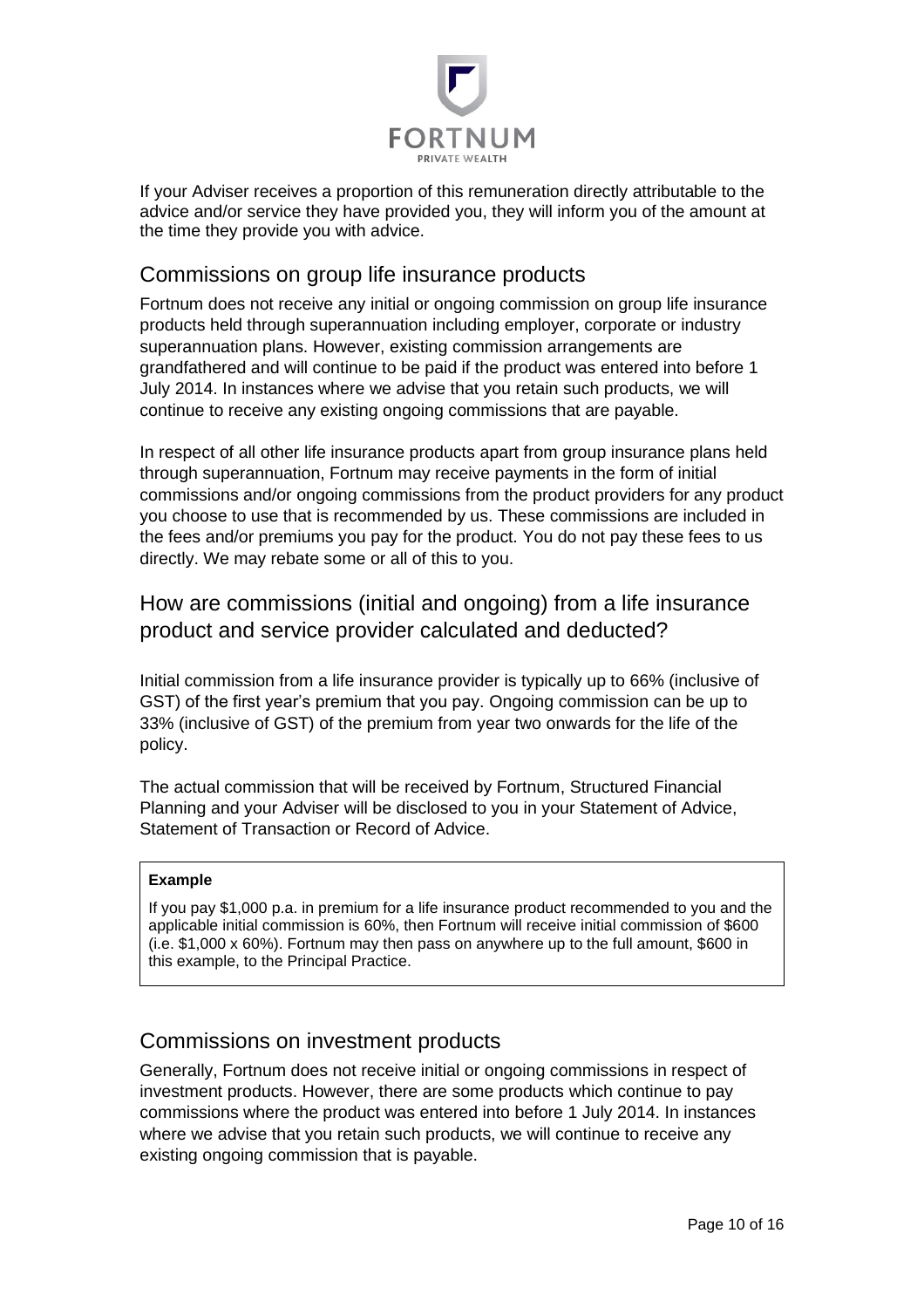

All remuneration percentage rates paid from the product and service provider are dependent upon the specific products you hold and are inclusive of GST where applicable. Specific details of the commission paid from the product and service provider will be fully disclosed in your advice document.

## <span id="page-10-0"></span>Remuneration received by Structured Financial Planning

All fees for services paid by you and/or commission paid by product and service providers are paid to Fortnum. Fortnum then distributes the fees received to its Principal Practices after any applicable fees and other expenses are deducted. Structured Financial Planning may share part of this amount with your Adviser.

Your Statement of Advice, Statement of Transaction or Record of Advice will provide further details of amounts paid to Fortnum, Structured Financial Planning, and your Adviser.

Commissions may be paid by product and service providers to Fortnum, who, in turn, may pay a proportion of this to Structured Financial Planning. If your Adviser receives a proportion of this remuneration, they will inform you of the amount at the time they provide you with advice.

## <span id="page-10-1"></span>Adviser Remuneration

Jonathan Rooney is a director/shareholder of Structured Financial Planning and has been appointed as an Authorised Representative of Fortnum.

Jonathan Rooney may receive salary, dividends and/or distributions as a shareholder of Structured Financial Planning.

## <span id="page-10-2"></span>Making and Receiving Referrals

We may provide you with a referral to other professionals. This may include, but is not limited to, accountants, mortgage brokers and legal practitioners. You may also have been referred to us by another professional.

We will not receive any referral payments for referrals we make.

## <span id="page-10-3"></span>Other forms of remuneration or benefits

Fortnum, your Principal Practice and/or Adviser may be entitled to other benefits when providing services to you.

Fortnum, your Principal Practice and Adviser keep registers of small value benefits (i.e. \$100 to \$300 in value) which may be received by them from product and service providers. These benefits are permissible unless they are received frequently or when similar benefits received combine to exceed \$300 per annum. If you would like a copy of the register, please ask your Adviser and it will be made available to you within seven days.

If your Adviser is an accountant who is subject to the Accounting Professional and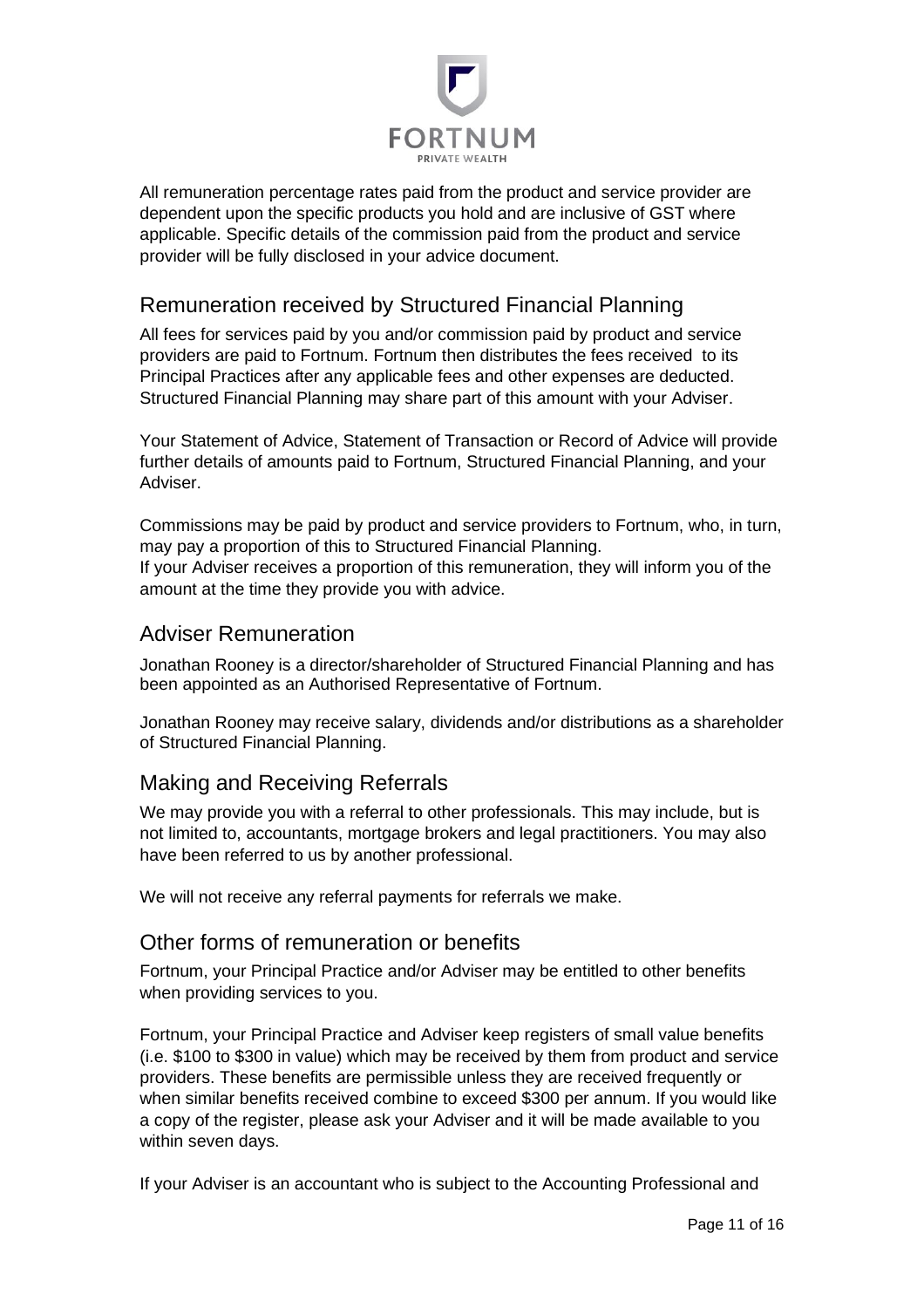

Ethical Standards, under APES 230, all benefits received, regardless of value, will be recorded on their register.

#### <span id="page-11-0"></span>**1. Payments from product and service providers**

Fortnum receives payments from a number of product and service providers of up to 0.40% (inclusive of GST) per annum of amounts invested with the relevant providers before 01 July 2013. Of the amount received, Structured Financial Planning receives 60% and the balance is retained by Fortnum and is used in paying its expenses.

As at the date of this FSG, Fortnum receives payments from the following product and service providers: OnePath, BT, Colonial First State, MLC/ Navigator, and IOOF.

#### **Example**

If the total revenue generated under the partnership agreements with a particular provider is \$1000.00, the Principal Practice receives \$600.00 (i.e. \$1000.00 x 60%) and Fortnum retains the balance of \$400.00.

#### <span id="page-11-1"></span>**2**. **Licensee Advice Fee**

If your Adviser recommends that you utilise a platform issued by BT (including BT Wrap and BT Panorama), Colonial First State, HUB24 or Netwealth, and you implement their recommendation, you may pay a Licensee Advice Fee of up to 0.08% per annum of your account balance up to a maximum of \$800 per annum to Fortnum. For example, if you invest \$200,000 in a Netwealth Account, your Licensee Advice Fee will be 0.06% pa of your account balance, or \$120, in the first year.

This fee is retained by Fortnum and used to assist with the provision of advice and advice related services. Some of these services include;

- Market research and the preparation of Approved Product Lists;
- Advice process support including the provision of tools, polices and processes to assist with the delivery of financial product advice;
- Compliance oversight, education and training to ensure the continuous development of Advisers;
- Obtaining Professional Indemnity insurance (PI Insurance) for Authorised Representatives;
- Negotiations which Fortnum undertakes with the above platform providers for reduced administration fees;
- Negotiations which Fortnum undertakes with investment managers for rebates on their fees (Investment Management fees/Indirect Cost Ratios/Management Expense Ratios) for clients.

This Licensee Advice Fee reduces the fee that Structured Financial Planning pays to Fortnum. For example, if your adviser recommends you invest in one of the aforementioned platforms on or after 1 May 2018, the total amount to be invested is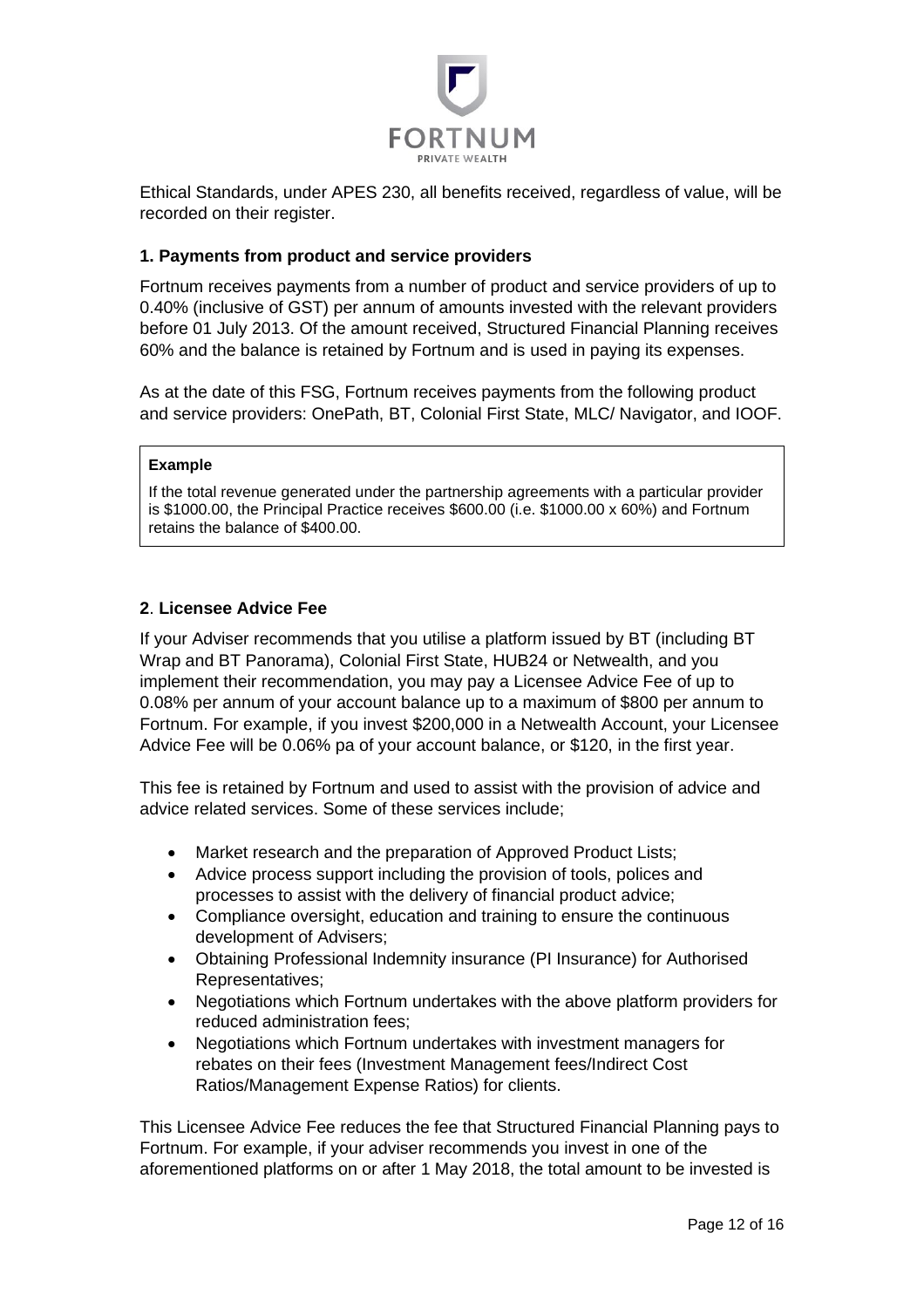

recommended to be \$500,000 in the first year, the Licensee Fee would be \$300. This amount would be applied in full to reduce the fees that Structured Financial Planning owes Fortnum, up to a maximum of 40% of those fees.

Details of whether this applies, and the Licensee Advice Fee applicable, will be outlined in your Statement of Advice.

## <span id="page-12-0"></span>Professional Indemnity Insurance

Fortnum is covered by Professional Indemnity insurance satisfying the requirements under section 912B of the Corporations Act (2001) relating to insurance obligations. Our insurance arrangements cover claims made against us as the Licensee and for the conduct of any Fortnum adviser (whilst acting as an Authorised Representative of our Australian Financial Services Licence).

#### <span id="page-12-1"></span>Your privacy

We collect and keep a record of your personal information, including sensitive information (e.g. information about your health), in order to provide you services including financial advice.

We may also use the information we have collected in order to comply with any legislative or regulatory obligations we have and to help us run our business.

Fortnum is committed to the confidentiality and security of your personal information.

It will be necessary for us to collect, use and disclose your personal information. If you do not consent to this, or we are unable to collect all the necessary personal information, we will not be able to provide you with the relevant financial planning and advice services.

In most cases, we collect personal information directly from you. In other cases, however, we may collect your personal information from third parties. The third parties we may collect from include, but are not limited to: your accountant, your lawyer or solicitor, other financial services institutions, insurance providers and any other third parties where you have provided consent.

In order to manage and administer our financial planning services, it may be necessary for us to disclose your personal information to third parties. The parties to whom we may disclose your personal information include, but are not limited to: financial institutions for the provision of financial products, such as investments, superannuation, and life insurance; auditors; third parties providing mailing services, administration support, maintenance of our information technology systems, printing of our standard documents and correspondence, research services; any government or regulatory body for whom we have a legal obligation to provide this information to; referral partners.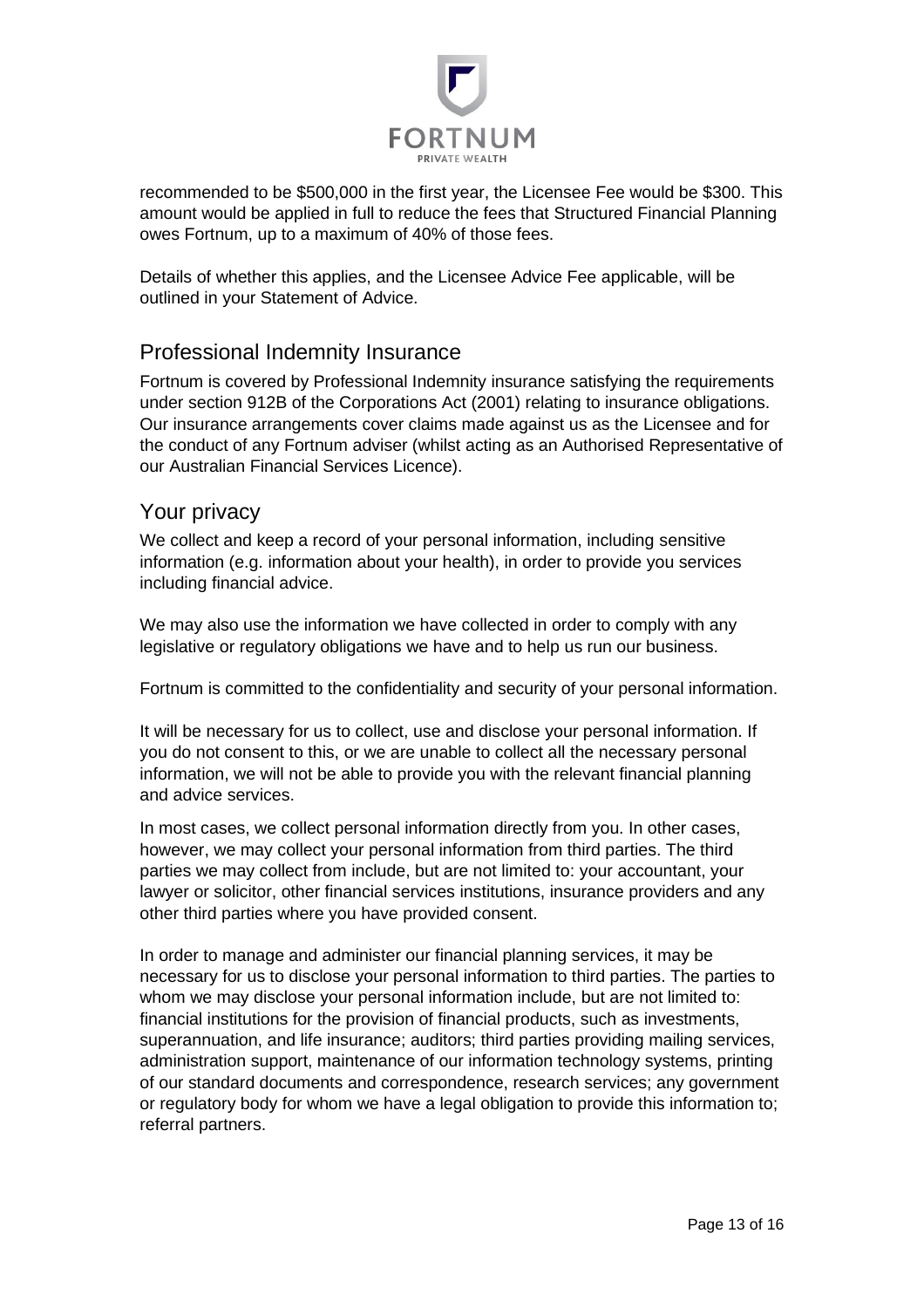

It is possible that an organisation listed above may disclose your personal information to overseas recipients, but it is not possible for us to provide any further details of that in this document.

We may disclose your personal information to an entity which is located outside of Australia, to enable them to undertake specified services on behalf of Fortnum, your Adviser or Structured Financial Planning.

Details of this can be found in the Fortnum Privacy Policy, which includes details of how you may access, and seek correction of, your personal information which we hold. It also includes details of how you may complain if you believe that we have breached the Australian Privacy Principles under the Privacy Act and how we deal with such complaints.

You may obtain a copy of the Fortnum Privacy Policy by telephoning us on (02) 9904 2792 or by visiting our website at [www.fortnum.com.au.](http://www.fortnum.com.au/)

In addition to the Fortnum Privacy Policy, Structured Financial Planning also has its own Privacy Policy. You may obtain a copy of Structured Financial Planning's Privacy Policy by telephoning us on (03) 9645 8900.

Further details around how Structured Financial Planning manages privacy are available by calling us on (03) 9645 8900.

You can authorise another person to act on your behalf, to receive information and/or undertake transactions. Both requesting this to occur, and removing this authorisation, are required to be notified in writing.

Where your Adviser becomes a representative of, or sells their business to, another Australian Financial Services Licensee, Fortnum may also use and disclose the information collected about you to enable your Adviser or the new business owner to continue to provide you with financial products and services.

<span id="page-13-0"></span>We collect your personal information as permitted by, and in accordance with, the Privacy Act. Other legislation may also apply, such as the Anti-Money Laundering and Counter-Terrorism Financing Act.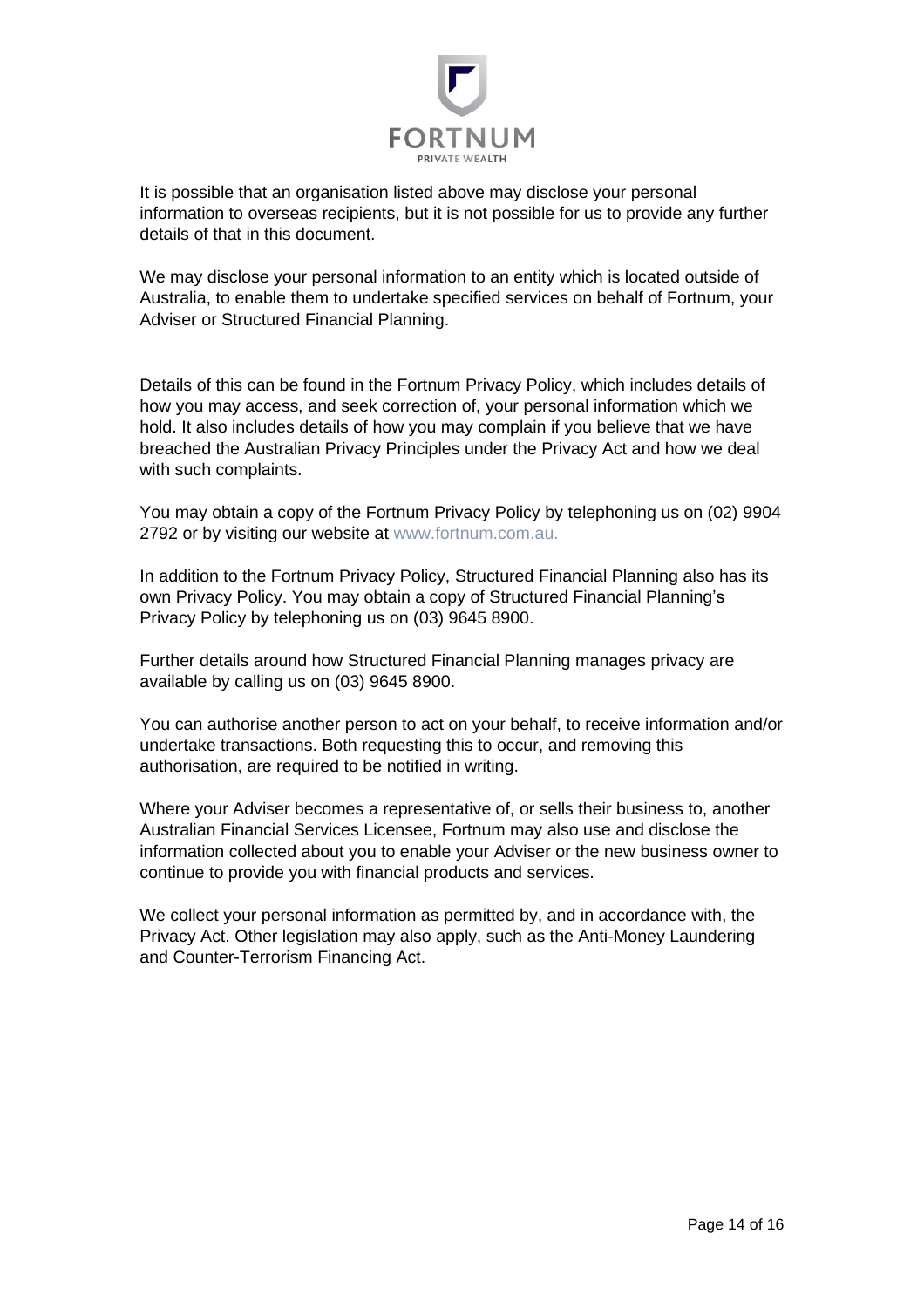

## What to do if you have a complaint

1) If you are unhappy with the advice or service provided by your Adviser, Structured Financial Planning, or Fortnum, you can let us know by putting your concerns in writing and sending them to:

|                           | By emailing us at:        | By calling us on: |
|---------------------------|---------------------------|-------------------|
| <b>Complaints Officer</b> | complaints@fortnum.com.au | (02) 9904 2792    |
| Fortnum Private Wealth    |                           |                   |
| <b>PO Box R1872</b>       |                           |                   |
| ROYAL EXCHANGE            |                           |                   |
| <b>NSW 1225</b>           |                           |                   |
|                           |                           |                   |

We will investigate your complaint and respond to your concerns as quickly as possible and within 45 days.

2) If we have not responded to your complaint within 45 days, or if you feel it has not been resolved to your satisfaction, you may refer your concerns to the Australian Financial Complaints Authority (AFCA), which provides an accessible, fair and independent dispute resolution service.

You can contact AFCA at:

|                                     | Online at:      | By emailing at:     | By calling on: |
|-------------------------------------|-----------------|---------------------|----------------|
| Australian Financial                | www.afca.org.au | $info@$ afca.org.au | 1800 931 678   |
| <b>Complaints Authority Limited</b> |                 |                     |                |
| G.P.O Box 3                         |                 |                     |                |
| Melbourne VIC 3001                  |                 |                     |                |
|                                     |                 |                     |                |

3) You can also contact the Australian Securities and Investments Commission (ASIC). ASIC is Australia's corporate, markets and financial services regulator. ASIC contributes to Australia's economic reputation and wellbeing by ensuring that Australia's financial markets are fair and transparent, supported by confident and informed investors and consumers.

You can contact ASIC at:

|                                              | Online at:      | By calling on: |
|----------------------------------------------|-----------------|----------------|
| <b>Australian Securities and Investments</b> | www.asic.gov.au | 1300 300 630   |
| l Commission                                 |                 |                |
| l P.O. Box 4000                              |                 |                |
| Gippsland Mail Centre Victoria 3841          |                 |                |
|                                              |                 |                |